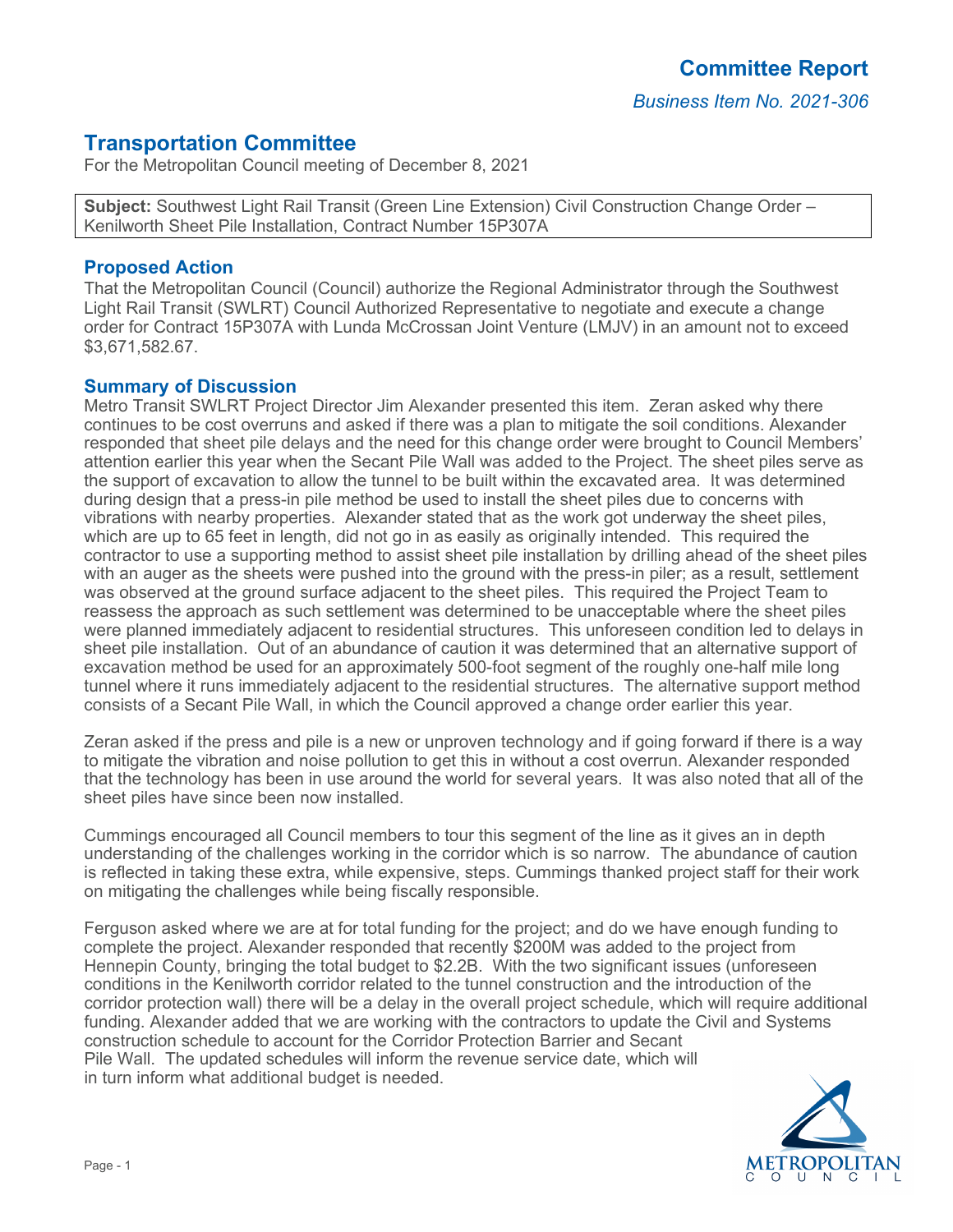Motion by Cummings, seconded by Fredson. Motion carried.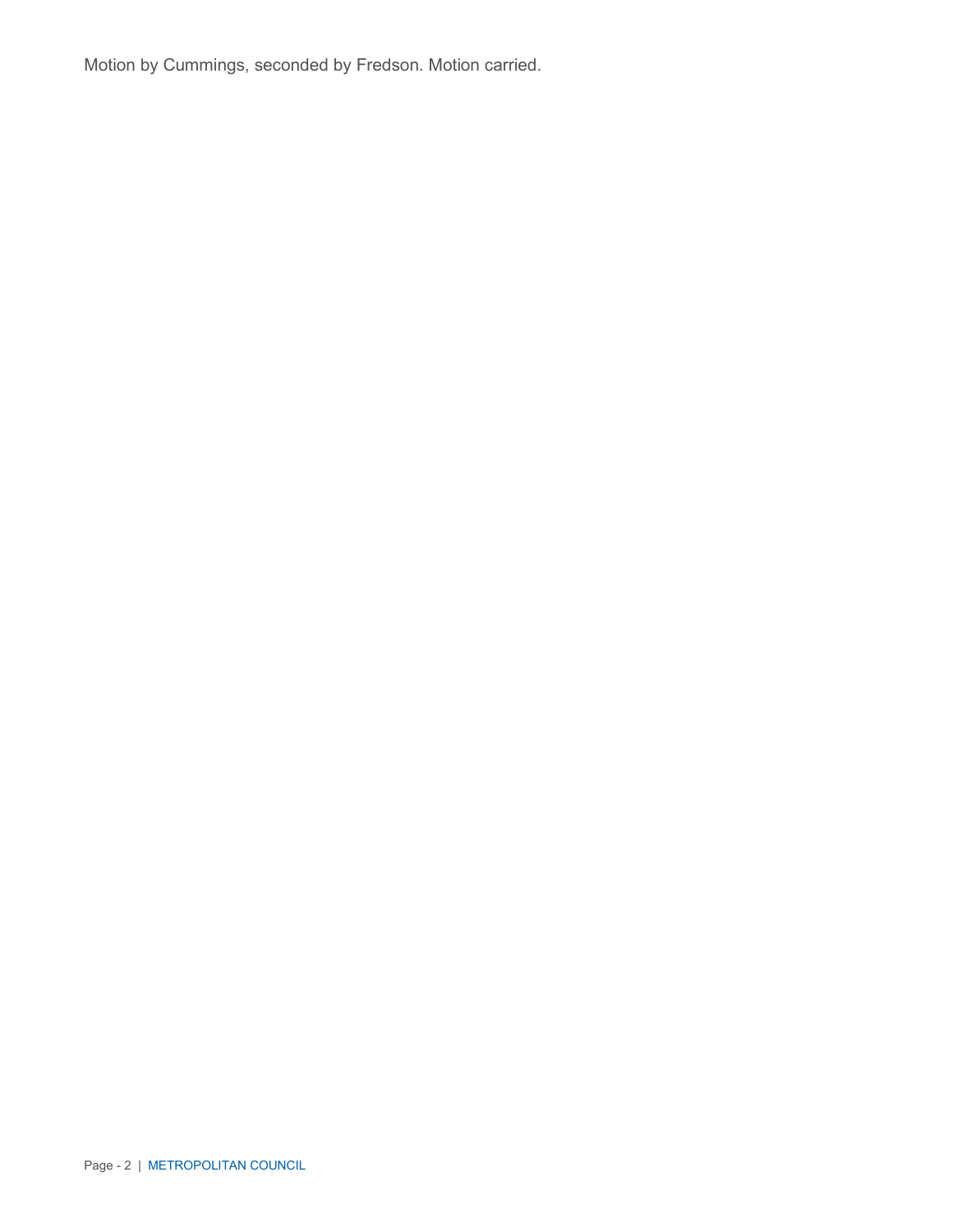# **Transportation Committee**

Meeting date: November 22, 2021

For the Metropolitan Council meeting of December 8, 2021

| Subject:                       | SWLRT (Green Line Extension) Civil Construction Change Order - Kenilworth Sheet<br>Pile Installation, Contract Number 15P307A |                                                                                                                                                                                                                                   |
|--------------------------------|-------------------------------------------------------------------------------------------------------------------------------|-----------------------------------------------------------------------------------------------------------------------------------------------------------------------------------------------------------------------------------|
| District(s), Member(s):        |                                                                                                                               | All                                                                                                                                                                                                                               |
| <b>Policy/Legal Reference:</b> |                                                                                                                               | FM14-1a Procurement Procedure; FM14-2 - Expenditures for the<br>Procurement of Goods and Services Greater than \$2,500,000                                                                                                        |
|                                | <b>Staff Prepared/Presented:</b>                                                                                              | Wes Kooistra, General Manager, (612) 349-7510<br>Nick Thompson, Deputy GM Capital Programs (612) 349-7507<br>Jim Alexander, SWLRT Project Director, (612) 373-3880<br>Joan Hollick, SWLRT Deputy Project Director, (612) 373-3820 |
| <b>Division/Department:</b>    |                                                                                                                               | Metro Transit / Green Line Extension Project Office                                                                                                                                                                               |

## **Proposed Action**

That the Metropolitan Council (Council) authorize the Regional Administrator through the Southwest Light Rail Transit (SWLRT) Council Authorized Representative to negotiate and execute a change order for Contract 15P307A with Lunda McCrossan Joint Venture (LMJV) in an amount not to exceed \$3,671,582.67.

## **Background**

The Kenilworth corridor is a densely populated portion of the project with freight rail and residential buildings close to the LRT tunnel construction site. During the Project's design phase, it was decided to prescribe the contractor's method of installing the support of excavation (SOE), which consists of sheet piles, by using a press-in pile method to install the sheets that minimizes potential vibration impacts to adjacent buildings. This determination was made based on the Project's Final Environmental Impact Statement.

Numerous unforeseen obstructions were encountered during sheet pile installation which impacted the contractor's planned schedule to install the sheets and required the contractor to modify its installation approach which included pre-drilling, resequencing sheet pile installation, work stoppages to install and evaluate additional monitoring, and a work stoppage to assess ground settlement concerns and develop an alternative plan to install an SOE system where the tunnel extends adjacent to a ten-story condominium building and parking ramp (CICA structures).

The cost of this change order is for the additional labor and equipment time to install the sheet piles for the tunnel.

## **Rationale**

Change orders exceeding \$2.5 million require Council approval.

### **Thrive Lens Analysis**

Livability: The Green Line Extension will increase the region's prosperity as it will provide access to 80,900 forecasted jobs and a new transportation option for